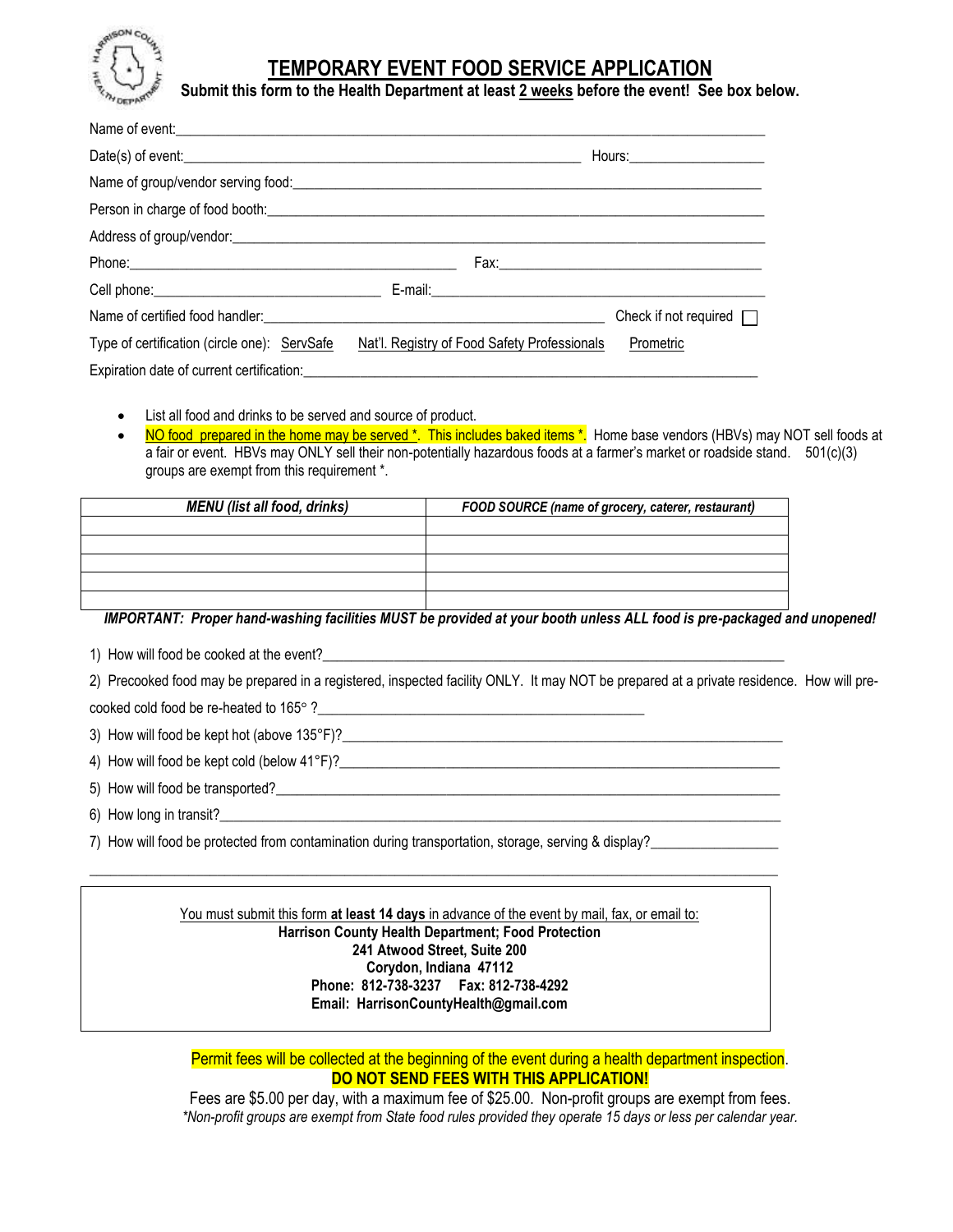

# **Harrison County Health Department**

241 Atwood Street, Suite 200; Corydon, Indiana 47112 Phone (812) 738-3237 – Fax (812) 738-4292 Website: www.harrisoncountyhealth.Com *Office hours: Monday – Friday, 8:00 AM – 4:30 PM*

# **Requirements for the operation of a temporary food service establishment**

*410 IAC 7-24-98 "Temporary food establishment" defined* 

*Sec. 98. "Temporary food establishment" means a retail food establishment that operates for a period of no more than fourteen (14) consecutive days in conjunction with a single event or celebration with the approval of the organizers of the event or celebration.*

**No foods may be prepared in the home and brought to the site.** All foods requiring preparation/ processing must be prepared/processed on site, unless they have been prepared in another licensed establishment and properly transported.

## **BOOTHS MUST HAVE ALL OF THE FOLLOWING:**

- 2. Floor, walls, ceiling
	- If floor is dirt, gravel or grass, it must be covered with mats (no carpet or tarps), duckboards, or removable platforms.
	- Walls and ceiling must protect the interior from weather, windblown dust and debris, and insects or other animals. Openings must be protected by doors, windows, screens (maximum 16 mesh to 1 inch) air curtains, or other effective means, unless insects or other pests are absent due to the weather. Floor, walls, and ceilings must be weather-resistant and comply with the law (for example, regarding fire retardancy).
- 3. At least one person who works at the booth must be certified (unless serving only exempt foods. See About Certification
	- of Food Handlers for a list of those foods). Certification must come from one of the following:
		- **ServSafe**
		- National Registry of Food Safety Professionals
	- Prometric
	- Visit our website for more information on available classes. [www.harrisoncountyhealth.com](http://www.harrisoncountyhealth.com/) > Environmental Health > Food Protection > Food Safety Certification Classes
- 4. Handwashing facilities including warm water (≥100°F), soap, and paper towels. You may NOT use only hand sanitizer; you must have a way to wash hands.
- 5. Facilities for hot / cold holding of food
	- For hot holding, temperature must be at least 135° F. Hot foods must be reheated to 165° F or more.
	- For cold holding, temperature must be 41° F or less.
	- Must have probe thermometer to monitor internal temperature of food
	- If using coolers with ice for cold holding, melt water must be drained away as needed
- 6. Thermometers in fridges, freezers, etc. Be sure temperature stays at or below 41° F.
- 7. Shielded or shatter-resistant bulbs.
- 8. Bleach (~100 ppm) or quaternary ammonia (~200 ppm) as sanitizer; appropriate test strips. Bleach strips turn blue, quaternary ammonia strips turn green.
- 9. Chemicals must be labeled.
- 10. Hair restraints / hats / scarves, etc.
- 11. **NO** bare-handed contact with ready-to-eat foods. Use sticks or gloves for handling cotton candy. Use single-use gloves, tongs, spatulas, forks, spoons, deli paper, etc., for other foods.
- 12. The Harrison County Temporary Food Permit fee is \$5.00/day per booth, with a maximum charge of \$25.00.

*\*\* Non-profit groups are legally exempt from all of the above, unless they operate more than 15 days a year. To prevent foodborne illness, smart operators will comply with food safety rules as much as possible.*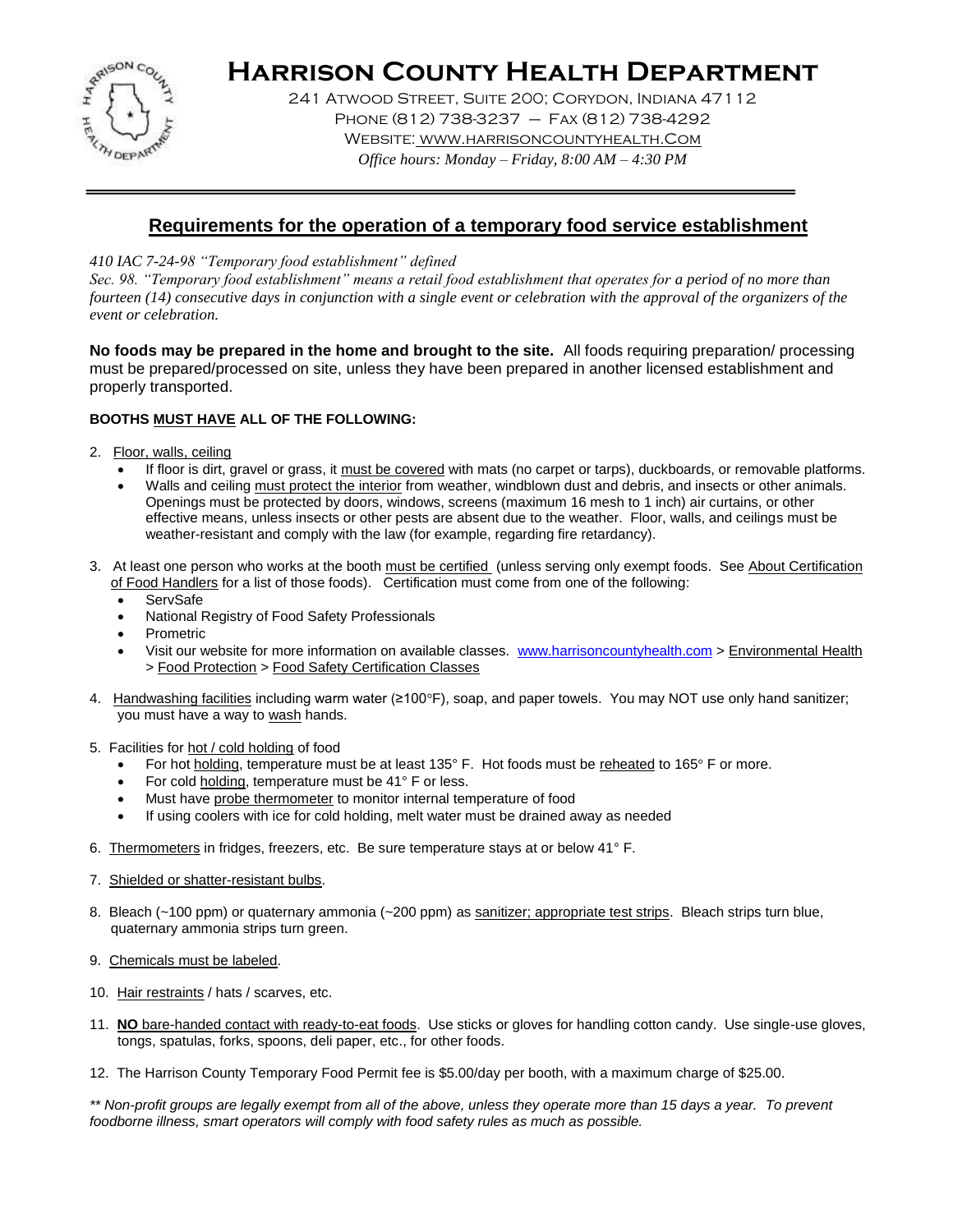**For-Profit Food Vendors! Be certain your food booth meets or exceeds minimum state requirements (see paper regarding Requirements for the Operation of a Temporary Food Service Establishment also)!** Awnings without proper floors and walls WILL NOT BE ACCEPTED by the local health department! If you do not have the minimum state required facilities, you will be asked to leave the temporary event. DO NOT make the health department shut you down. If you aren't sure your booth will meet state requirements, call at least a week ahead! The number is shown above.

*\*\* Non-profit groups are legally exempt from these booth requirements, unless they operate more than 15 days a year.* 

#### **UNACCEPTABLE FOOD BOOTH**

1. Bare grass/dirt floor; 2. No screening, etc. to keep bugs, blowing dirt or debris out; 3. Handwashing facilities? 4. Wash, rinse, sanitizing for utensils? 5. Hair restraints (hat, hairnet,

scarf)?



#### **ACCEPTABLE FOOD BOOTH**

1. Hard, non-absorbent floor; 2. Covered walls, screened windows to keep insects, blowing dirt, etc. out of booth; (if 3 sides are covered, you may have fans blowing out of the booth on the 4th side to blow insects away, or you must keep all food covered at all times. Physical barriers such as screens are best.) 3. Layout keeps unauthorized persons out.

Our brochure, Food Safety at Temporary Events can be found online at [http://www.harrisoncountyhealth.c](http://www.harrisoncountyhealth.com/Brochure_Food_Safety_at_Temp_Events_letter.pdf) om/Brochure Food Safety at Temp [Events\\_letter.pdf](http://www.harrisoncountyhealth.com/Brochure_Food_Safety_at_Temp_Events_letter.pdf)

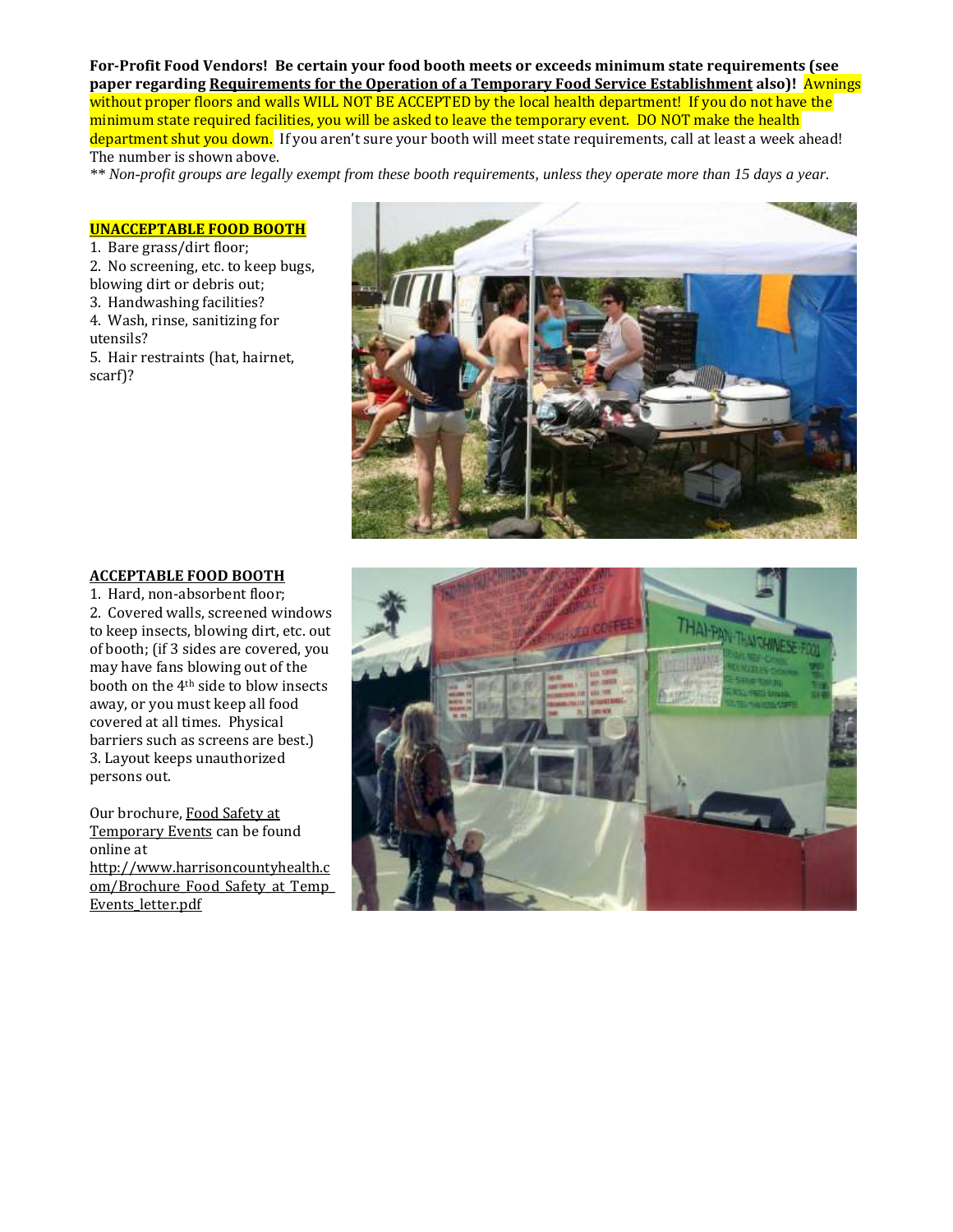## **REGARDING FLOOR, WALLS AND CEILINGS IN TEMPORARY FOOD ESTABLISHMENTS**

#### 410 IAC 7-24-399 **Surface characteristics of materials**

Sec. 399. (a) …materials for …floor, wall, and ceiling surfaces …shall be as follows:

- (1) Smooth, durable, and easily cleanable for areas where retail food establishment operations are conducted.
- (3) Nonabsorbent for areas subject to moisture, such as the following:
	- (A) Food preparation areas.
	- (C) Warewashing areas.
	- (D) Employee toilet rooms.
	- (E) Mobile retail food establishment servicing areas.
- (b) In a temporary food establishment:
	- (1) if graded to drain, a floor may be concrete, machine-laid asphalt, or dirt or gravel if it is covered with: (A) mats;
		- (B) removable platforms;
		- (C) duckboards; or
		- (D) other suitable materials;
		- that are effectively treated to control dust and mud; and

(2) walls and ceilings may be constructed of a material that protects the interior from:

- (A) the weather; and
- (B) windblown dust and debris.

## 410 IAC 7-24-413 **Protected outer openings**

Sec. 413. (a) Except as specified in this section, outer openings of a retail food establishment shall be protected against the entry of insects and rodents by:

- (1) filling or closing holes and other gaps along floors, walls, and ceilings;
- (2) closed, tight-fitting windows; and
- (3) solid, self-closing, and tight-fitting doors.

(d) Except as specified in subsections (b) and (e), if... a temporary retail food establishment is not provided with windows and doors as specified under subsection (a), the openings shall be protected against the entry of insects and rodents by:

(1) sixteen (16) mesh to one (1) inch screens;

(2) properly designed and installed air curtains (we will accept adequately-sized fans blowing out); or

(3) other effective means.

- (e) Subsection (d) does not apply if flying insects and other pests are absent due to the location of:
	- (1) the establishment;
		- (2) the weather; or
		- (3) other limiting conditions.

410 IAC 7-24-414 **Protective barriers on exterior walls and roofs**

Sec. 414. (a) Perimeter walls and roofs of a retail food establishment shall effectively protect the establishment from the:

(1) weather; and

(2) entry of:

(A) insects; (B) rodents; and

(C) other animals.

The above is from the Indiana Food Code, Retail Food Establishment Sanitation Requirements, Title 410 IAC 7- 24. The complete rule can be found online at http://www.in.gov/isdh/files/410\_iac\_7-24.pdf